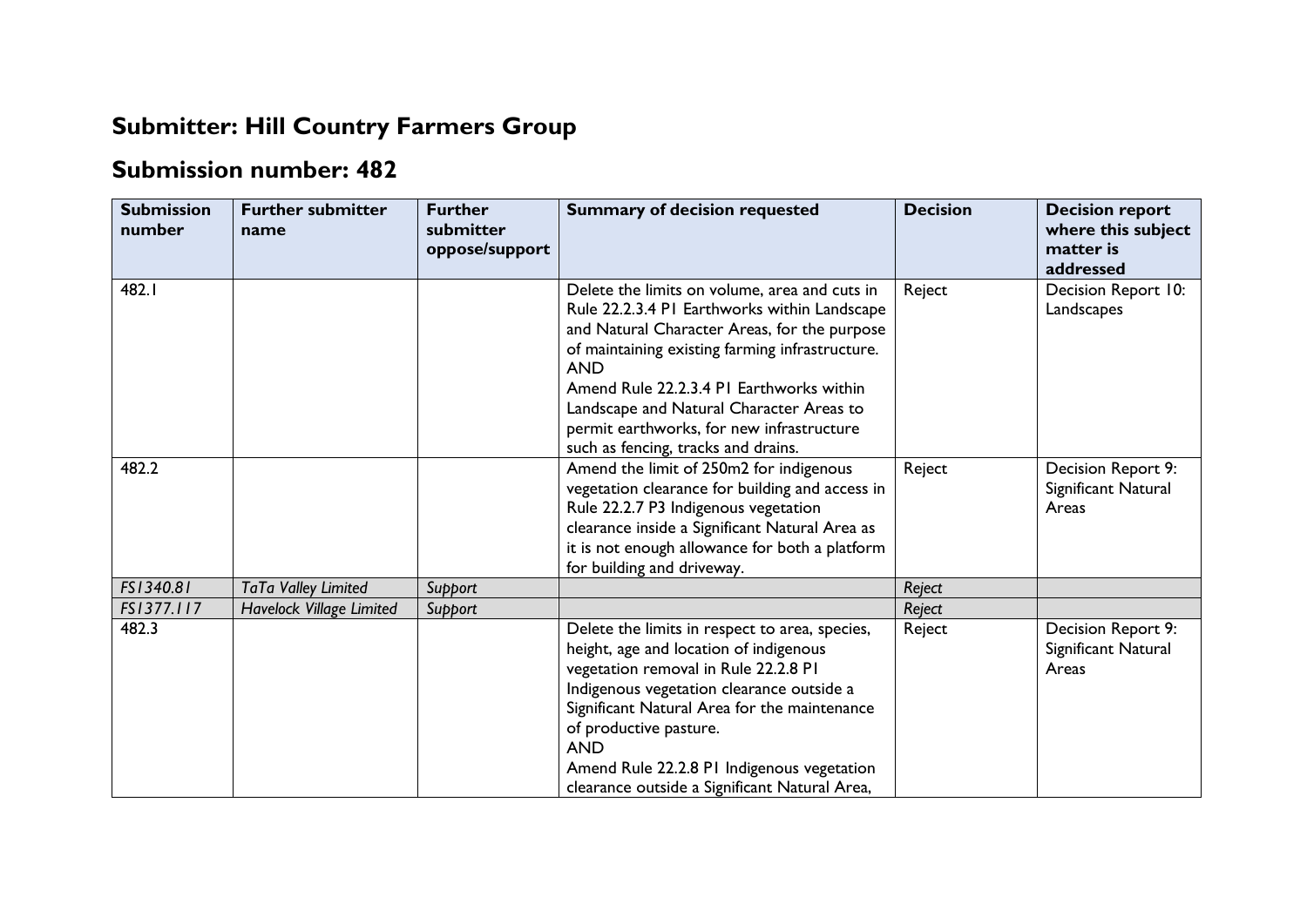| <b>Submission</b><br>number | <b>Further submitter</b><br>name | <b>Further</b><br>submitter<br>oppose/support | <b>Summary of decision requested</b>                                                                                                                                                                                                                                                                                                                                                                                                     | <b>Decision</b> | <b>Decision report</b><br>where this subject<br>matter is<br>addressed |
|-----------------------------|----------------------------------|-----------------------------------------------|------------------------------------------------------------------------------------------------------------------------------------------------------------------------------------------------------------------------------------------------------------------------------------------------------------------------------------------------------------------------------------------------------------------------------------------|-----------------|------------------------------------------------------------------------|
|                             |                                  |                                               | to allow vegetation clearance for new farming<br>infrastructure including fencing, tracks and<br>drains;<br><b>AND</b><br>Amend Rule 22.2.8 PI Indigenous vegetation<br>clearance outside a Significant Natural Area,<br>to allow vegetation clearance for new<br>dwellings and buildings including access.                                                                                                                              |                 |                                                                        |
| FS1340.82                   | TaTa Valley Limited              | Support                                       |                                                                                                                                                                                                                                                                                                                                                                                                                                          | Reject          |                                                                        |
| 482.4                       |                                  |                                               | Amend Rule 22.3.4.1 P2 Height - Building<br>General, to increase the maximum height<br>limit to 10 metres for buildings within a<br>Significant Amenity Landscape for permitted<br>farming activities and buildings.<br><b>OR</b><br>Delete the Significant Amenity Landscape<br>overlay from the Proposed District Plan if the<br>amendments sought to Rule 22.3.4.1 P2<br>Height Building General as sought above are<br>not accepted. | Accept in Part  | Decision Report 22:<br><b>Rural Zone</b>                               |
| FS1340.83                   | TaTa Valley Limited              | Support                                       |                                                                                                                                                                                                                                                                                                                                                                                                                                          | Accept in Part  |                                                                        |
| FS1377.118                  | Havelock Village Limited         | Support                                       |                                                                                                                                                                                                                                                                                                                                                                                                                                          | Accept in Part  |                                                                        |
| 482.5                       |                                  |                                               | Amend the approach to idenitfying<br>Significant Natural Areas and Significant<br>Amenity Landscapes, for private land so that<br>identification is provisional based on owners<br>acceptance and therefore contestable.<br>Submission seeks that Council discloses the<br>criteria and significance levels for each of<br>these areas, followed by ground-truthing and<br>acceptance by the landowner.                                  | Accept in Part  | Decision Report 9:<br>Significant Natural<br>Areas                     |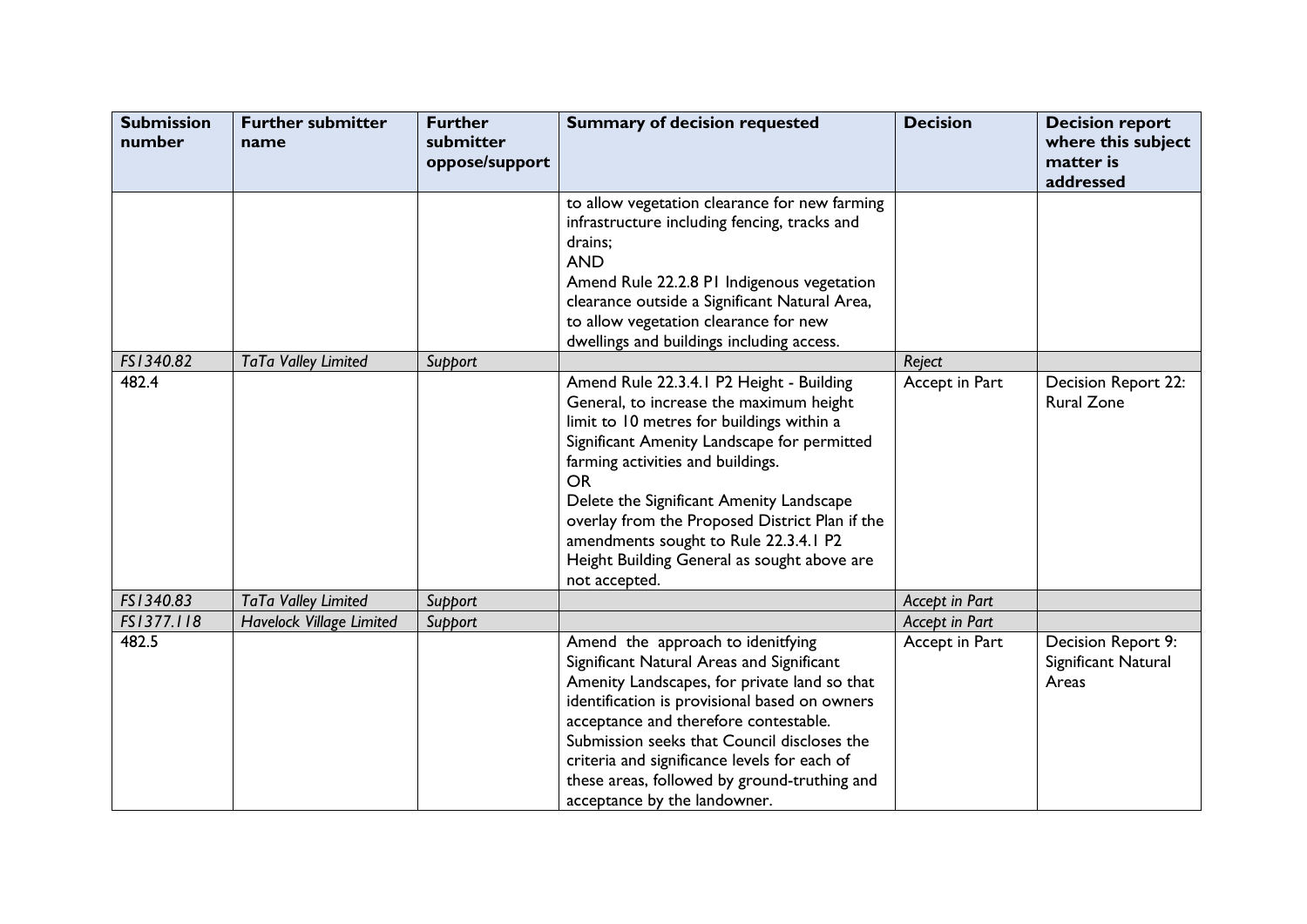| <b>Submission</b><br>number | <b>Further submitter</b><br>name | <b>Further</b><br>submitter<br>oppose/support | <b>Summary of decision requested</b>                                                                                                                                                                                                                                                                                                                                                                                                                                                                                                        | <b>Decision</b> | <b>Decision report</b><br>where this subject<br>matter is<br>addressed |
|-----------------------------|----------------------------------|-----------------------------------------------|---------------------------------------------------------------------------------------------------------------------------------------------------------------------------------------------------------------------------------------------------------------------------------------------------------------------------------------------------------------------------------------------------------------------------------------------------------------------------------------------------------------------------------------------|-----------------|------------------------------------------------------------------------|
| FS1340.84                   | TaTa Valley Limited              | Support                                       |                                                                                                                                                                                                                                                                                                                                                                                                                                                                                                                                             | Accept in Part  |                                                                        |
| 482.6                       |                                  |                                               | Amend the definition of "Farming" by<br>removing the link to soil fertility.                                                                                                                                                                                                                                                                                                                                                                                                                                                                | Reject          | Decision Report 22:<br><b>Rural Zone</b>                               |
| FS1265.25                   | <b>Mainland Poultry Limited</b>  | Support                                       |                                                                                                                                                                                                                                                                                                                                                                                                                                                                                                                                             | Reject          |                                                                        |
| FS1388.473                  | Mercury NZ Limited               | Oppose                                        |                                                                                                                                                                                                                                                                                                                                                                                                                                                                                                                                             | Accept          |                                                                        |
| 482.7                       |                                  |                                               | Amend the definition of "Intensive Farming",<br>in the context of Rule 22.1.3 RD1 Restricted<br>Discretionary activities.                                                                                                                                                                                                                                                                                                                                                                                                                   | Accept in Part  | Decision Report 22:<br><b>Rural Zone</b>                               |
| FS1265.33                   | <b>Mainland Poultry Limited</b>  | Oppose                                        |                                                                                                                                                                                                                                                                                                                                                                                                                                                                                                                                             | Accept in Part  |                                                                        |
| FS1316.30                   | Alstra (2012) Limited            | Oppose                                        |                                                                                                                                                                                                                                                                                                                                                                                                                                                                                                                                             | Accept in Part  |                                                                        |
| 482.8                       |                                  |                                               | Delete limits on area, and cut in Rule 22.2.3.3<br>PI Earthworks - Significant Natural Area<br>where the prupose is to maintain existing<br>farm infrastructure.<br><b>AND</b><br>Amend Rule 22.2.3.3 PI Earthworks -<br>Significant Natural Areas, to allow earthworks<br>for new farming infrastructure including<br>fencing, tracks and drains.<br><b>AND</b><br>No specific decision sought, but submission<br>opposes limits on earthworks within 1.5m of<br>boundaries in Rule 22.2.3.3 PI Earthworks -<br>Significant Natural Areas. | Accept          | Decision Report 9:<br>Significant Natural<br>Areas                     |
| 482.9                       |                                  |                                               | Delete the proposed limit of 20m3 for fill in<br>Rule 22.2.3.3 P2 Earthworks - Significant<br>Natural Areas.                                                                                                                                                                                                                                                                                                                                                                                                                                | Accept in Part  | Decision Report 9:<br>Significant Natural<br>Areas                     |
| 482.10                      |                                  |                                               | Amend the number of conservation lots that<br>can be created from Significant Natural Areas<br>in Rule 22.4.1.6 RDI Conservation lot                                                                                                                                                                                                                                                                                                                                                                                                        | Reject          | Decision Report 22:<br><b>Rural Zone</b>                               |